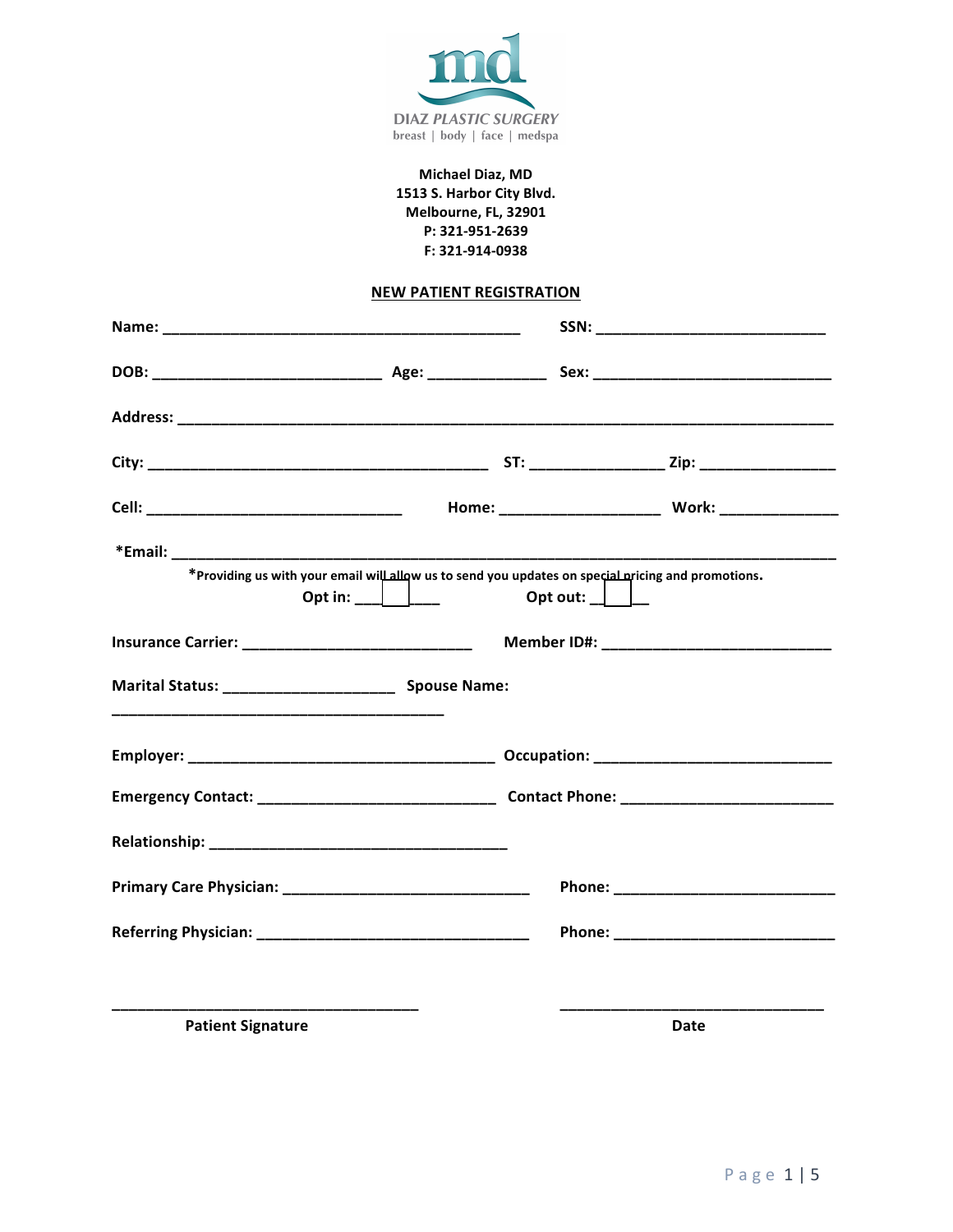

 **Michael Diaz, MD 1513 South Harbor City Blvd Melbourne, FL 32901 P: 321-951-2639 F: 321-914-0938**

### **PHOTOGRAPHIC CONSENT**

I consent to the taking of photographs by Dr. Diaz or his designee of me or parts of my body in connection with the plastic surgery procedure(s) to be performed by Dr. Diaz. I provide this authorization as a voluntary contribution in the interests of public education. Neither I, nor any member of my family, will be identified by name in any publication. I understand that in some  **circumstances the photographs may portray features that will make my identity recognizable. I understand that such photographs are for the limited purpose of including them in any print, visual or electronic media, specifically including, but not limited to, medical journals, textbooks, advertising,** and websites for the purpose of informing the medical profession or the general public about plastic  **surgery procedures and methods. I release and discharge Dr. Diaz and all parties acting under their**  license and authority, from all rights that I may refuse to authorize the release of any health information and that my refusal to consent to the release of health information will prevent the disclosure of such information, but will not affect the health care services I presently receive, or will receive, from Dr. Diaz. I understand that I have the right to inspect and copy the information that I  **have authorized to be disclosed. I further understand that I have the right to revoke this authorization**  in writing at any time, but if I do so it will not have any effect on any actions taken prior to my revocation. I understand that the information disclosed, or some portion thereof, may be protected  **by state law and/or the federal Health Insurance Portability and Accountability Act of 1996 (HIPPA).**

**\_\_\_\_\_\_\_\_\_\_\_\_\_\_\_\_\_\_\_\_\_\_\_\_\_\_\_\_\_\_\_\_\_\_\_\_\_\_\_\_\_\_\_\_\_\_\_ \_\_\_\_\_\_\_\_\_\_\_\_\_\_\_\_\_\_\_\_\_\_\_\_\_\_\_\_\_\_\_**

**\_\_\_\_\_\_\_\_\_\_\_\_\_\_\_\_\_\_\_\_\_\_\_\_\_\_\_\_\_\_\_\_\_\_\_\_\_\_\_\_\_\_\_\_\_\_\_ \_\_\_\_\_\_\_\_\_\_\_\_\_\_\_\_\_\_\_\_\_\_\_\_\_\_\_\_\_\_\_**

**national Contract Contract Contract Contract Contract Contract Contract Contract Contract Contract Contract Contract Contract Contract Contract Contract Contract Contract Contract Contract Contract Contract Contract Contr** 

**Witness Date**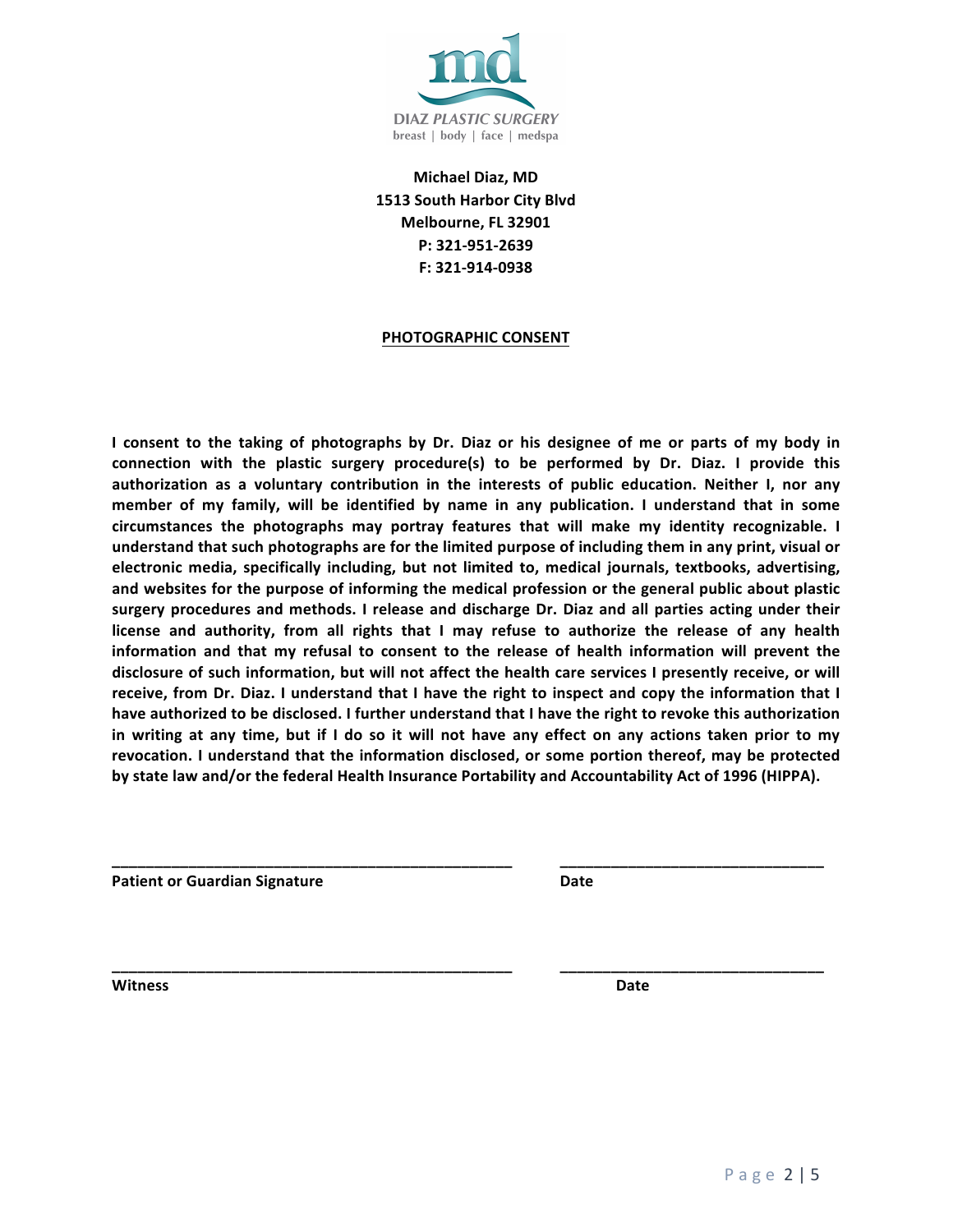

### **Patient Health Questionnaire**

| Patient Name:                                                                                                                                                                        |                                                            |                                                             |                           |                      |
|--------------------------------------------------------------------------------------------------------------------------------------------------------------------------------------|------------------------------------------------------------|-------------------------------------------------------------|---------------------------|----------------------|
| General:<br>Skin Cancer<br><b>Skin Diseases</b><br><b>Bleeding Disorder</b><br><b>Blood Clots</b><br>Have you ever been on "Accutane"?<br>Have you ever had cold sores?              | <b>YES</b>                                                 |                                                             | <b>NO</b>                 |                      |
| Have you ever considered cosmetic body surgery, such as (please circle):<br><b>Breast Augmentation</b><br>Implant Exchange<br><b>Breast Lift</b><br><b>Breast Reduction</b>          | <b>Tummy Tuck</b><br>Liposuction<br>Arm Lift<br>Thigh Lift | Lower Body Lift<br>Upper Body Lift<br><b>Facial Surgery</b> | <b>Revisional Surgery</b> | Neck Lift<br>Eyelids |
| Would you like to discuss this with Dr. Diaz? $\Box$ YES $\Box$                                                                                                                      | NO.                                                        |                                                             |                           |                      |
| Please list all the operations you have had (including prior plastic surgery):                                                                                                       |                                                            |                                                             |                           |                      |
| Please list all medications you take regularly (include prescription, over the counter, and vitamin supplements):                                                                    |                                                            |                                                             |                           |                      |
|                                                                                                                                                                                      |                                                            |                                                             |                           |                      |
|                                                                                                                                                                                      |                                                            |                                                             |                           |                      |
| Do you use recreational drugs (Marijuana, Cocaine, etc.)? FES NO How much? _________________________                                                                                 |                                                            |                                                             |                           |                      |
| Do you have any allergies? $\Box$ YES $\Box$ NO Please list (drug and food allergies):                                                                                               |                                                            |                                                             |                           |                      |
| Please describe any other any problem which may not have been covered above and which you would like the<br>doctor to know about (hypertension, C-Diff, MRSA, HIV, Hepatitis, Etc.): |                                                            |                                                             |                           |                      |
|                                                                                                                                                                                      |                                                            |                                                             |                           |                      |

\_\_\_\_\_\_\_\_\_\_\_\_\_\_\_\_\_\_\_\_\_\_\_\_\_\_\_\_\_\_\_\_\_\_\_\_\_\_\_\_\_\_\_\_\_\_\_\_\_\_\_\_\_\_\_\_\_\_\_\_\_\_\_\_\_\_\_\_\_\_\_\_\_\_\_\_\_\_\_\_\_\_\_\_\_\_\_\_\_\_\_\_\_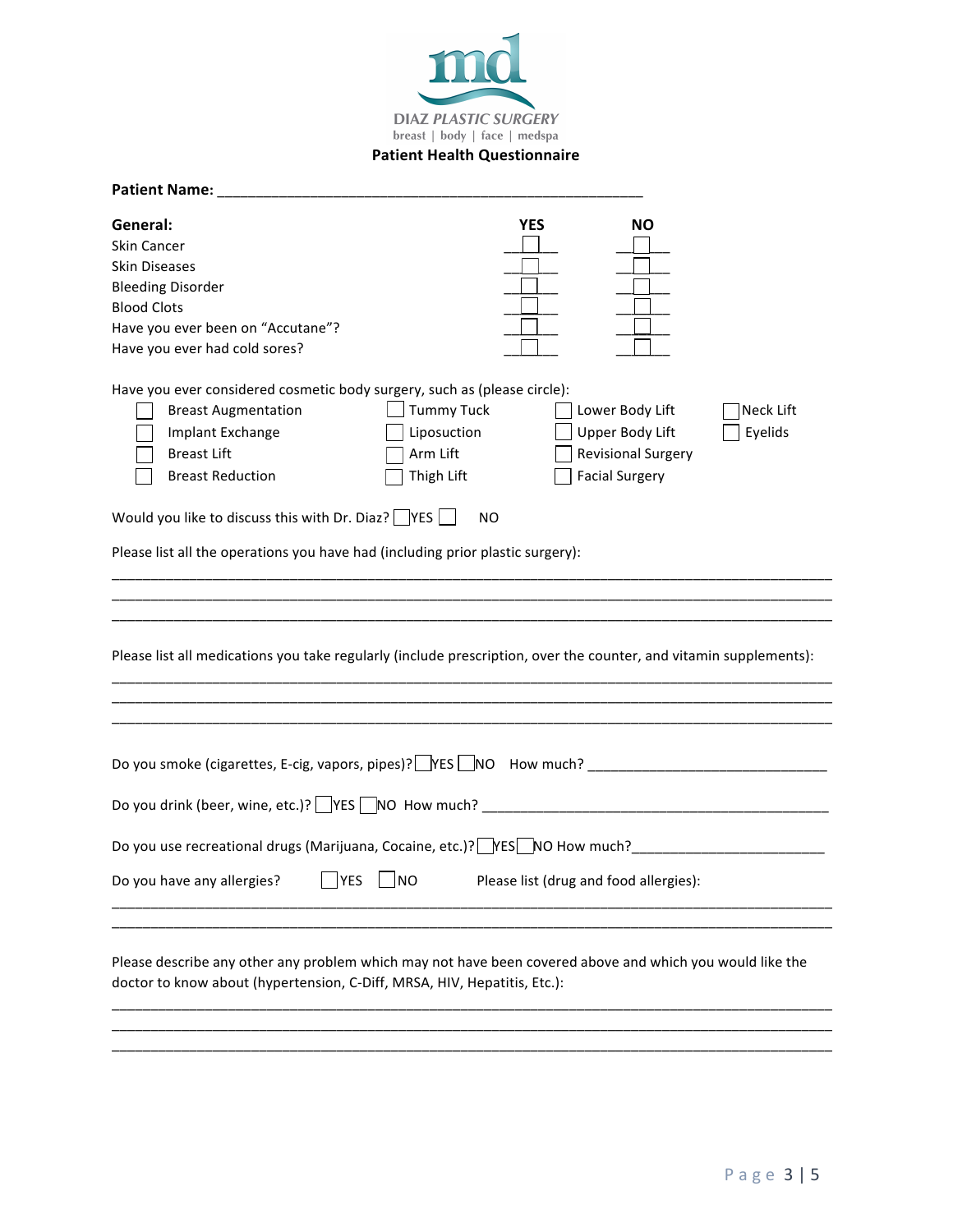

### **Patient Name:**

| <b>Head and Neck:</b><br>Snoring              | <b>YES</b> | <b>NO</b> |
|-----------------------------------------------|------------|-----------|
| Sinusitis                                     |            |           |
| <b>Facial Pain</b>                            |            |           |
| Local skin lesions that have changed recently |            |           |
| Lumps or swelling of the head or neck         |            |           |
| EYES:                                         |            |           |
| Dry Eyes                                      |            |           |
| Itchy/Watery Eyes                             |            |           |
| <b>RESPIRATORY SYSTEM:</b>                    |            |           |
| Chronic Cough                                 |            |           |
| Wheezing, asthma                              |            |           |
| History of lung cancer                        |            |           |
| Allergies                                     |            |           |
| <b>NEUROLOGIC:</b>                            |            |           |
| <b>Seizures</b>                               |            |           |
| <b>Strokes</b>                                |            |           |
| Head Injury                                   |            |           |
| <b>CARDIOVASCULAR SYSTEM:</b>                 |            |           |
| <b>Heart Murmur</b>                           |            |           |
| Chest Pain                                    |            |           |
| Swelling of the ankles                        |            |           |
| Shortness of breath on exertion               |            |           |
| Heart Surgery or Angioplasty                  |            |           |
| High/Low Blood Pressure                       |            |           |
| <b>ENDOCRINE:</b>                             |            |           |
| <b>Diabetes</b>                               |            |           |
| Over or underactive thyroid                   |            |           |
| <b>UROGENTIAL:</b>                            |            |           |
| <b>Frequent Urination</b>                     |            |           |
| Prostate problems                             |            |           |
| Kidney Disease                                |            |           |
|                                               |            |           |
| <b>GASTROINTESTINAL:</b>                      |            |           |
| Heartburn or ulcers                           |            |           |
| Jaundice, liver disease, hepatitis            |            |           |
| <b>HISTORY (family or personal) OF:</b>       |            |           |
| <b>Breast lumps or masses</b>                 |            |           |
| Nipple Discharge                              |            |           |
| <b>Breast Cancer</b>                          |            |           |
| HISTORY OF INFECTIOUS DISEASES:               |            |           |
| C-Diff                                        |            |           |
| <b>MRSA</b>                                   |            |           |
| TB                                            |            |           |